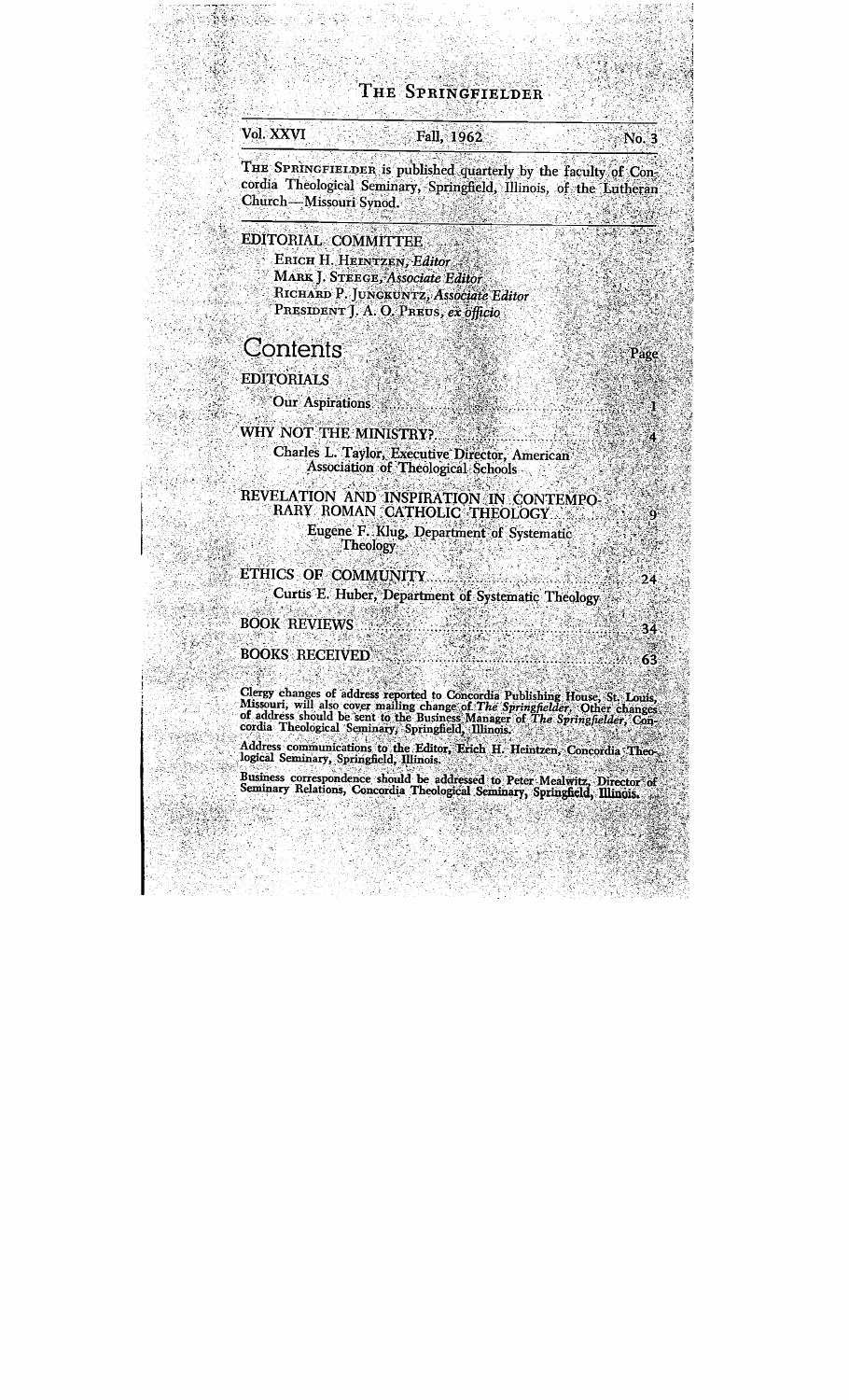# Revelation and Inspiration in Contemporary Roman Catholic **Theology**

#### EUGENE F. KLUG

THE LITURGICAL movement within the Roman Catholic<br>Church has evidenced among other things a renewed interest<br>in the Bible and Biblical studies Even such terms as the Beformain the Bible and Biblical studies. Even such terms as the Reformation principle, "sola Scriptura," have come in for special study, and Roman Catholic theologians have daringly attempted to show how such a principle is perfectly acceptable, if understood in terms of their definition of Scripture. Since that which is authoritative in Roman theology must always in every case also conform to the **regula**  *jidei,* or dogma of the church, it seems inevitable that the Church of Rome must continue to maintain within itself the final source of theology, outside and beyond the text of Holy Scripture itself.

However, as little as modem Protestantism could conceive of having Christian theology without the Bible-and thus was led back by the neo-orthodox movement and Karl Barth to the Bible-so little could the Church of Rome continue to remain aloof to and uninfluenced by the great things that were going on in the area of Biblical studies, whether of liberal or conservative bent. The question cal studies, whether of liberal or conservative bent. is: Have these studies, in which Roman Catholic scholars engage, altered in any way the views of the church on tradition and the Scriptures, especially the relationship of the two? At the Council of Trent, in Session IV, the warning had been spelled out that the Scriptures must not be interpreted "contrary to that sense which Holy Mother Church-whose it is to judge of the true sense and interpretation of Holy Scriptures—hath held and doth hold; or even contrary to the unanimous consent of the Fathers." Was it possible that the new Biblical movement might in some way modify the severity of this judgment over the Scriptures and place them into a more commanding position? And, granting the possibility that Rome was giving the Scriptures more attention, and in a very scholarly way, would it not be possible that the hoped-for dialogue between Protestants and Catholics would be more than just a futile academic exercise, and would actually portend the eventual reunion of these splintered factions of the Church?

hyone concerned with the Biblical admonitions to unity cannot remain indifferent to the subject, also as it involves the Roman and Protestant communions of our day. However, the man would be a poor, not to say naive, observer of the theological scene today who would conclude that the renewed Biblical studies on all sides have effected a rapprochement unknown to any previous day. It would mean that Roman theologians have accepted new positions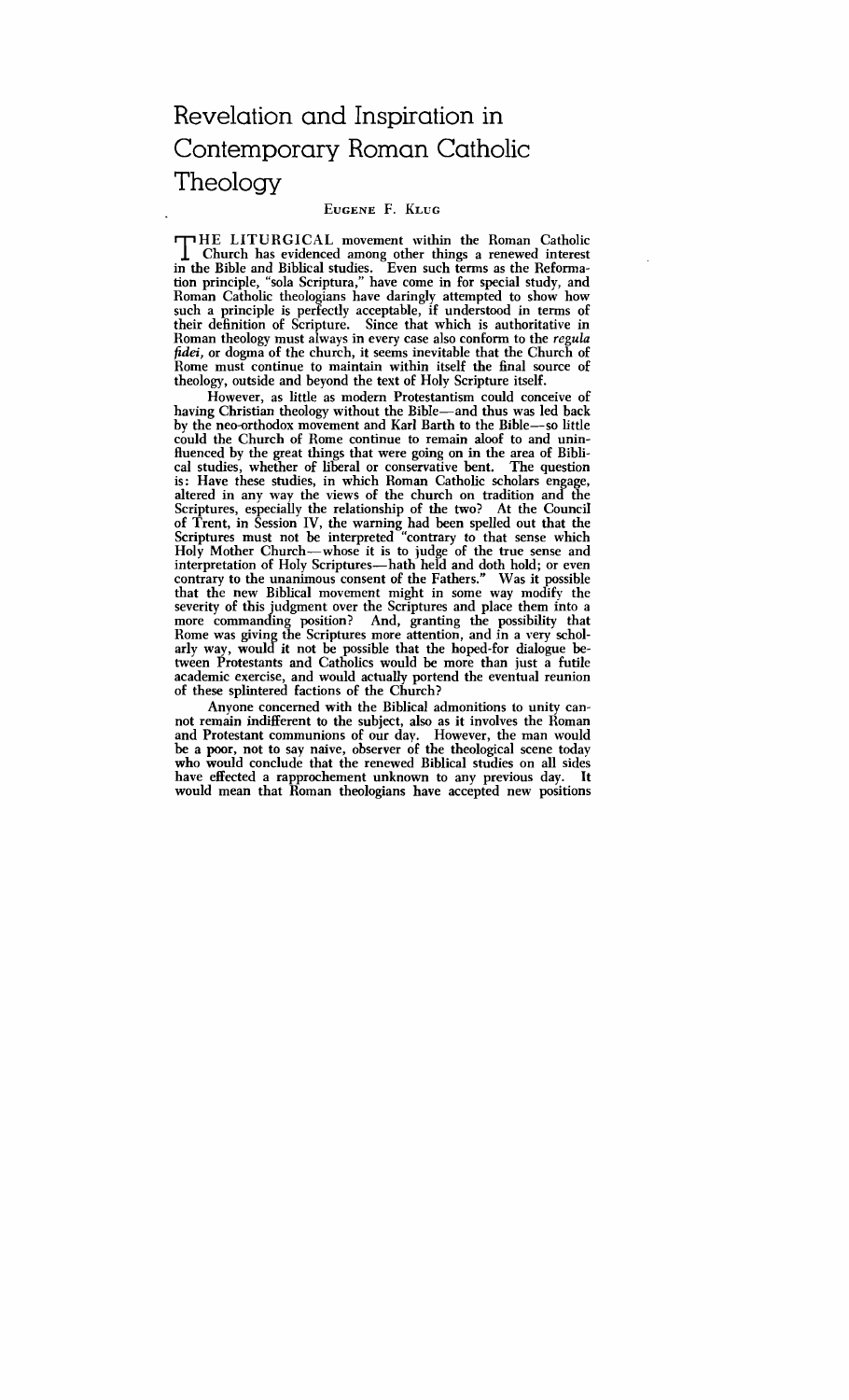**on** the **place and meaning** of **ttnditim in** their theology and on the significance of Holy Writ as the inspired Word of **God.** 

Tradition, in Roman Catholic teaching, is a possession of the Church. It is based on the oral, apostolic tradition, and finds its continuance today, alive and active, in the living voice of the Church. According to Karl Adam, a highly regarded contemporary Roman Catholic theologian, the teaching authority of the Church is "guarded" by the Holy Ghost" and is therefore the decisive *active* factor in dogmatic development."'

"Tradition," the same writer explains, "is prior to and more fundamental than the Bible. It attests the Bible, both in its inspiration and in its canon. It is more comprehensive than the Bible, for it attests a mass of ritual and religious usage, of customs and rules, which is only slightly indicated in the Bible. And it possesses a quality which the Bible as a written document has not and cannot have, and which constitutes its pre-eminent merit, namely, that living spirit of revelation, that vitality of revealed thought, that 'instinct of faith' which stands behind every written and unwritten word, and which we call the 'mind of the church'."'

In Roman theology this view of the source of revelation is held to be consistent with teaching in the Church during the days of the early church fathers. Holy Scripture, self-authenticating by its very nature, forms the proper basis for **all** teaching in the Church, since it stems directly from Christ Himself. On this Roman theologians insist there has always been perfect agreement within the Church. However, no building is ever complete with a foundation only, runs the argument, and so the Church has been quite ready to add to the ever growing superstructure such "other scriptures" as "the Holy Councils of Nicea, Ephesus, and Chalcedon, the works of Cyprian, Gregory Nazianzen, Basil, Athanasius, Chrysostom, Theophilus, Cyril, Hilary, Ambrose, Augustine, Jerome, Prosper, Leo's Letter to Flavian, and the writings of all orthodox Fathers in communion with the Roman Church. . . . **''**<sup>3</sup>

In the late Middle Ages, however, began the contest which the Reformation was destined to bring into full play: Was Holy Writ or Holy Church primary? Henry of Ghent (d. **1293),** a secular priest and independent thinker, but member of no definite school, held that the Church was first in leading a man to Christ, but "to confirm and substantiate . . . a faith already **born,** the authority of Holy Scripture, when it is understood, has the higher value." $4$ 

The obvious conclusion drawn from this line of thinking is also expressed by Henry: "And supposing the Church herself taught contrary to Scripture, he would not believe her."<sup>5</sup> This was dangerously close to the position later proposed and defended by Luther.

The views proposed by Henry of Ghent continued to gain expression during the rest of the 13th and also the early 14th cen-"Scripture" was not a broad and widely inclusive term but was restricted narrowly to the contents of the Biblical Canon itself and did not include the commentaries of the Church. John Wyclif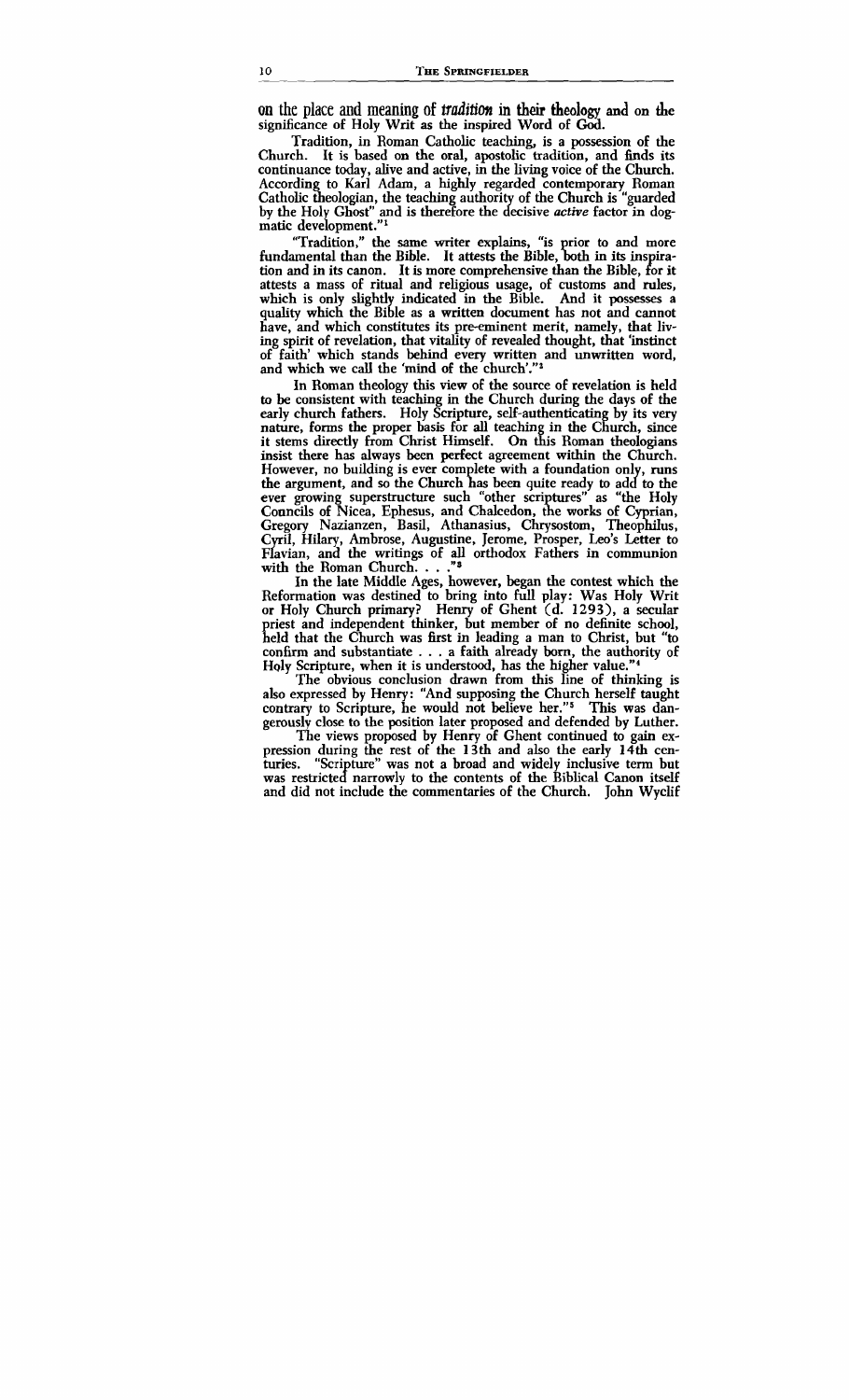taught that the primitive Church was the Church, while the Church of his day was a church of simony and ignorance. On these grounds he held it to be inconceivable that that which was considered to be the Church should in any way be considered to be at one with the Scriptures. The natural implication of this teaching was that the Scriptures could exist and could continue as God's Word to build His Church, even when the Church as a visible organization had ceased to fulfiU its function properly and thus lost its claim and right to the title of Church.

Such views were eventually judged, of course, to be heretical (and for his challenge of the primacy of the Church Wyclif was branded a heretic and posthumously burned). Tavard expresses the position of Roman Catholic theology today on the point of issue (which Wyclif raised): "Scripture cannot be the Catholic faith when it is cut off from the Catholic Church. Neither can be subservient to the other. They form a team. Once separated, each of them is maimed: the Church becomes a mere human organization; Scripture a mere book. The former falls into the hands of administrators; the latter into those of philologists." $6$ 

The 15th century, which saw the struggle of the Conciliarists and their ultimate defeat, ended with a sharp and clear affirmation of the primacy of the Pope and repudiation of the views which would have made Scripture the sole and last court of appeals in matters of theological controversy. The Roman Church today, however, recognizes that men like John Hus and Peter d'Ailly were at least right in protesting against "some Canon Law teachers, who receive their own decretals as though they were divine Scriptures."<sup>7</sup>

With Luther the split on the subject of the relationship of Scripture and tradition became permanent and irretrievable. It is Scripture and tradition became permanent and irretrievable. It is<br>typical in modern Roman Catholic theological circles to recognize,<br>as Tavard does, that Luther was "the man of destiny" who "embodied the religious disquiet of his contemporaries."<sup>8</sup> The same writer goes on to state: "Luther's was a tragic fate. A man of his time, his country, and his Order, he suffered like many others from a degenerate state of Church life in general and of theology in para degenerate state of church the *m* general and or dicology in particular. If we may understand his case with sympathy, we cannot but regret the extent, hitherto unapproached, to which he unsettled the age-old assumptions on which the Fathers and the Medieval Doctors had been unanimous: Holy Writ is to be taken in its integrality and the Church is inseparable therefrom."<sup>9</sup>

Luther undoubtedly would find little to criticize in this evaluation of the part he played in the history of the Church—none grieved more deeply over the break-up of the visible Church-except for the final assumption that the Church as then constituted under the Roman papacy was the **sine** qua *non* for the Word itself, without which its validity could not exist. The issue really was—and this sore spot Luther was touching---that the Church's teaching on the doctrine of the Church was radically different from what Scripture had to say on the same subject.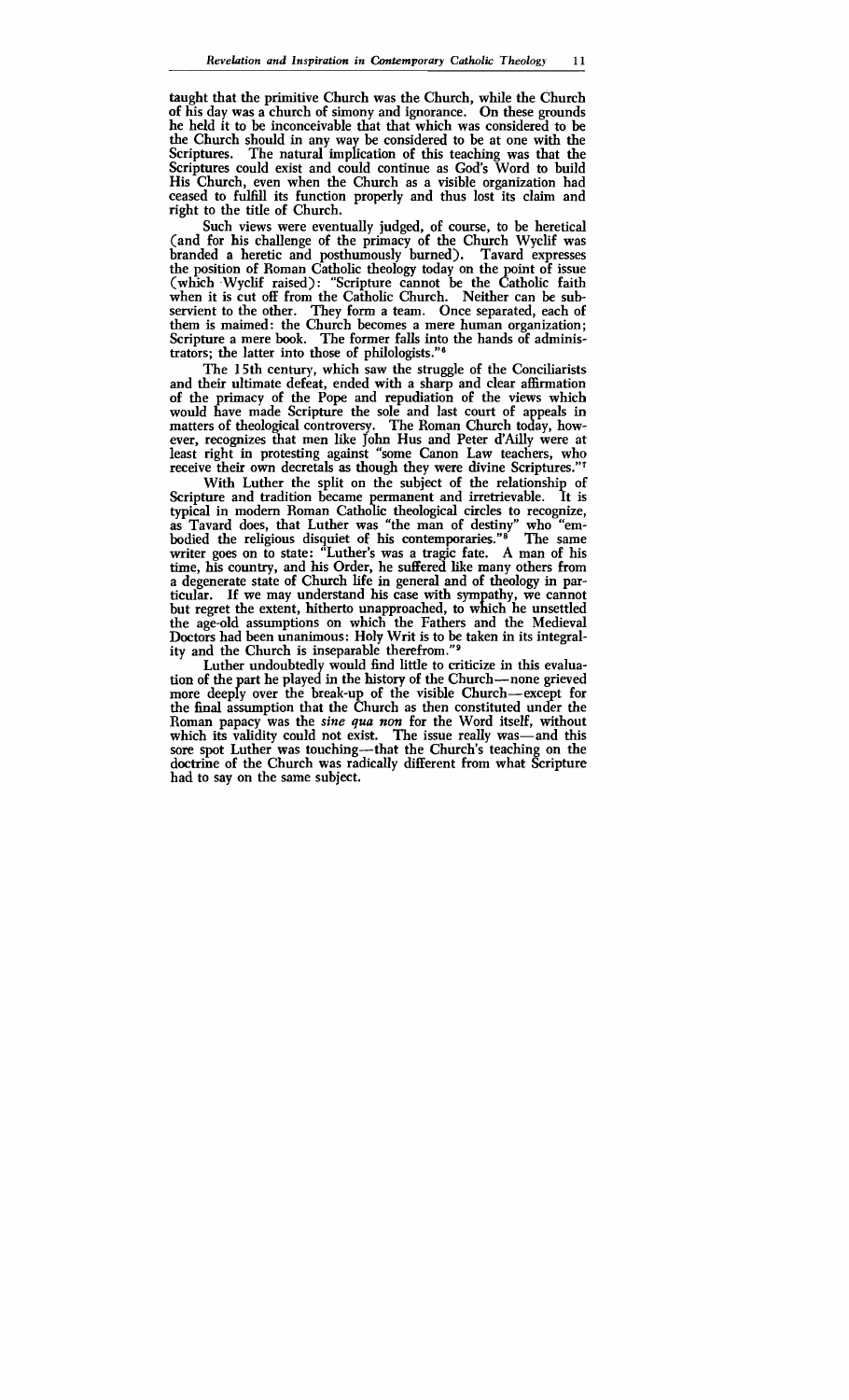The position which the Council of Trent finally came to solidify was the classical one, as it is termed by Catholic theologians. Scripture and tradition are not conceived, according to this view, as constituting for the Church a twofold source of revelation, but only one, since the two cannot be separated from each other. All reone, since the two cannot be separated from each other. vealed doctrine is contained in Scripture (in the broad meaning), and the faith of the Church, which embodies the apostolic tradition, in these words: is its only rightful interpreter. Tavard describes the Tridentine view

The dynamic element which constitutes the source *(fons)* of all saving truth and all Christian behavior, is the Gospel of Christ, the Word spoken by Christ and com-<br>municated to the Church through the Apostles. It is a municated to the Church through the Apostles. living Word. It carries the power of the Holy Spirit. This dynamic element uses two sets of vessels: Holy Scripture and traditions. In as far as they convey the same Gospel of Christ, in **as** far as they channel the original impetus whereby the Spirit moved the Apostles, both Scriptures and traditions are entitled to the same adhesion of faith...

This would logically imply that the whole Gospel is contained in Scripture as it is **also** contained in the traditions. Yet this was not made explicit at Trent. view of divergences on this among the Bishops, it could hardly have been explicit. Nevertheless, the weight of the debates favours this implication. For the opposite conception, that the Gospel is only partly in Scripture and partly in the traditions, was explicitly excluded.<sup>10</sup>

Roman theologians today venture to suggest that there is need to reassess the principle "sola Scriptura." The implication is that the Church has never officially taught anything else but a principle like this. The post-Tridentine theologians, they hold, were led by the sharpness of the Reformation dispute, to misread the decrees of Trent and to accept too readily the artificial distinction between two of God's great gifts, Holy Writ and Holy Church, the latter embracing the apostolic tradition. As a result, the two realities have been wrongly set at opposite poles, whereas the concern should have been one of inclusion, since Holy Writ and Holy Church cannot be conceived at all apart from each other. In this sense, therefore, the Church has always taught a "sola Scriptura".

This is the formula which Roman Catholic theologians have offered their Church in a crucial day, when Communism has loomed large as a formidable foe on the one hand, and when the Christian world as a whole has throbbed with ecumenical possibilities for unity in the Body of Christ on the other hand. The Church of Rome can remain indifferent to neither one of the threats that are posed, particdarly the latter. In the reunification of splintered Christendom it naturally feels that it must lead the way, as the rightful Mother of the broken family. And basic in this whole ef-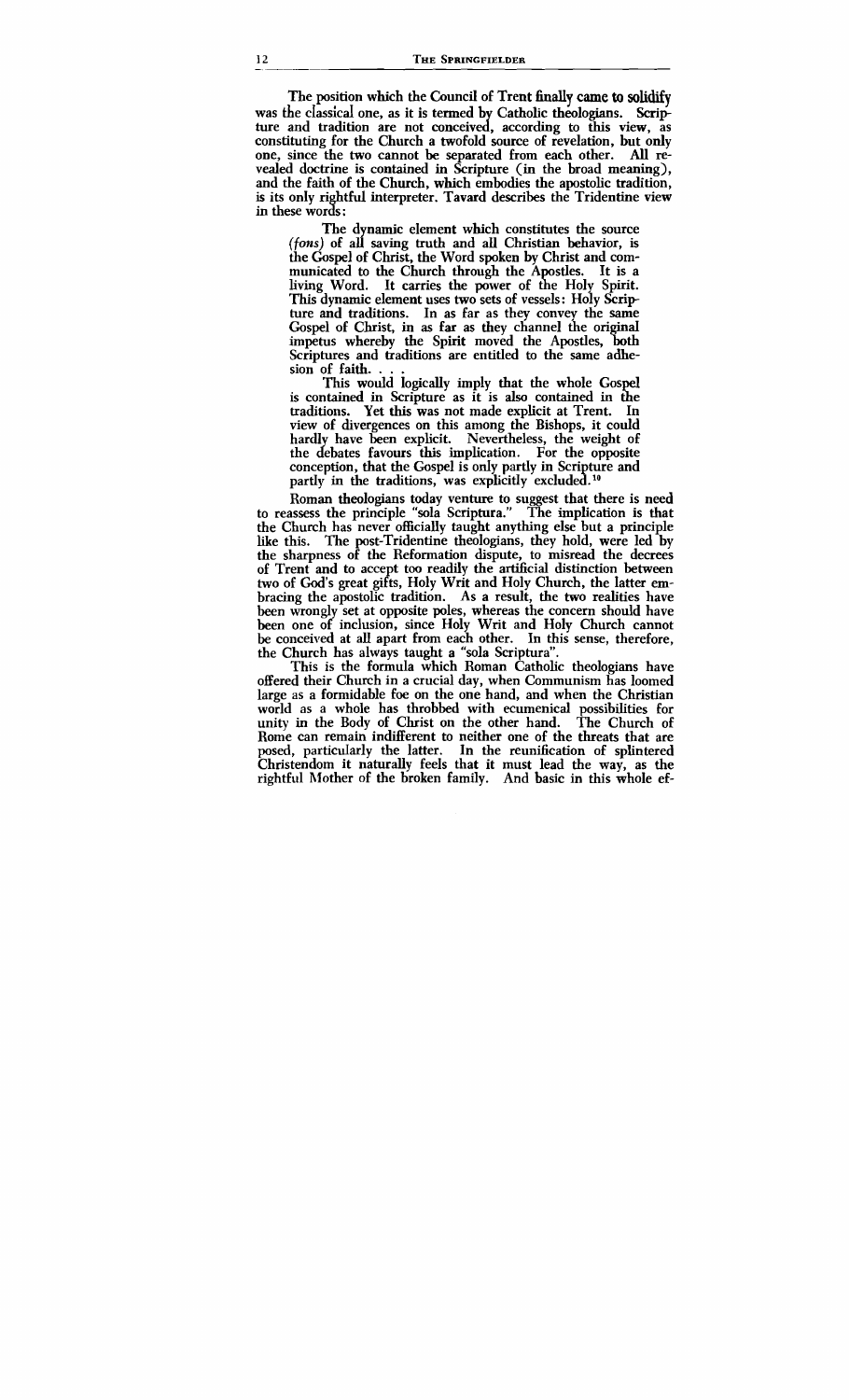fort is a theology of the Word which will draw back the wayward **sons** and daughters who were separated from the Church through the Reformation. No doubt Tavard expresses the strategy which is in the mind of the Church, at least as far as the doctrine on the Word is concerned, when he concludes his significant study on the relationship of the Church and the Word with these words: "The secret of re-integration, or of Christian unity, or of a theology of ecumenism (whatever name we choose to give this) may lie in opening a way back to an inclusive concept of Scripture and of the Church.... They are ultimately one, though one in two. The Church.  $\ldots$  They are ultimately one, though one in two. Church implies the Scripture as the Scripture implies the Church.""

Only the Church of Rome is conceived as fulfiUing the divine purpose of the Holy Spirit in **this** way, since it alone is the living voice of **God** through which continuing revelation can be given to meet the exigencies and the needs of each new day or era. It is right here that all other Christian bodies fail, according to Catholic thinking. Karl Adam has summed up this position succinctly in his popular book, The Spirit of Catholicism, in the following way: "All other Christian bodies, in so far as they have maintained a positive belief, have attached themselves to a fixed and rigid principle. In Lutheranism and Calvinism it is the letter of the Bible; in the xhismatical churches of the East it is the Bible and 'passive' tradition, that is to say, the tradition of the ancient Fathers and most ancient Councils.  $\ldots$  Or there is the opposite danger, that in an effort to accommodate religion to modern needs and requirements, its inner connection with revelation is sacrificed, and an entirely novel Christianity, the religion of German idealism, or what you will, is summoned into life. This is the danger that menaces Protestantism. But Catholicism is safe from both possibilities."<sup>12</sup> On what grounds does the German Catholic theologian, Adam, feel such confidence? He supplies the traditional answer of Rome: "It is the spirit of revelation living in the Church, the vitality and consistency of Catholic thought, that 'active tradition,' as the schoolmen call it, which prevents any injury to the Catholic whole and ever restores its massive unity and inward harmony."13

To which Luther's answer would have rung, "Schwaermerei!" and if he had known English, "balderdash!" While Luther's formal principle in theology remained sola Scriptura, the formal principle for the theology of Rome is still very patently a not-so-well-disguised combination of enthusiasm and rationalism. To the extent that Luther's principle still operates in the Protestant world today, it is inconceivable that any really fruitful dialogue can take place and any real progress towards ecumenical unity can come about between Rome and the Protestant communions in divided Christendom. is unfortunate, to say the least, but sola Scriptura is a Joseph's coat in modem theological discussions, with one color and meaning for Roman Catholics, another for Lutherans, and apparently still another—though this is no concern in our present discussion—in the various Protestant groups.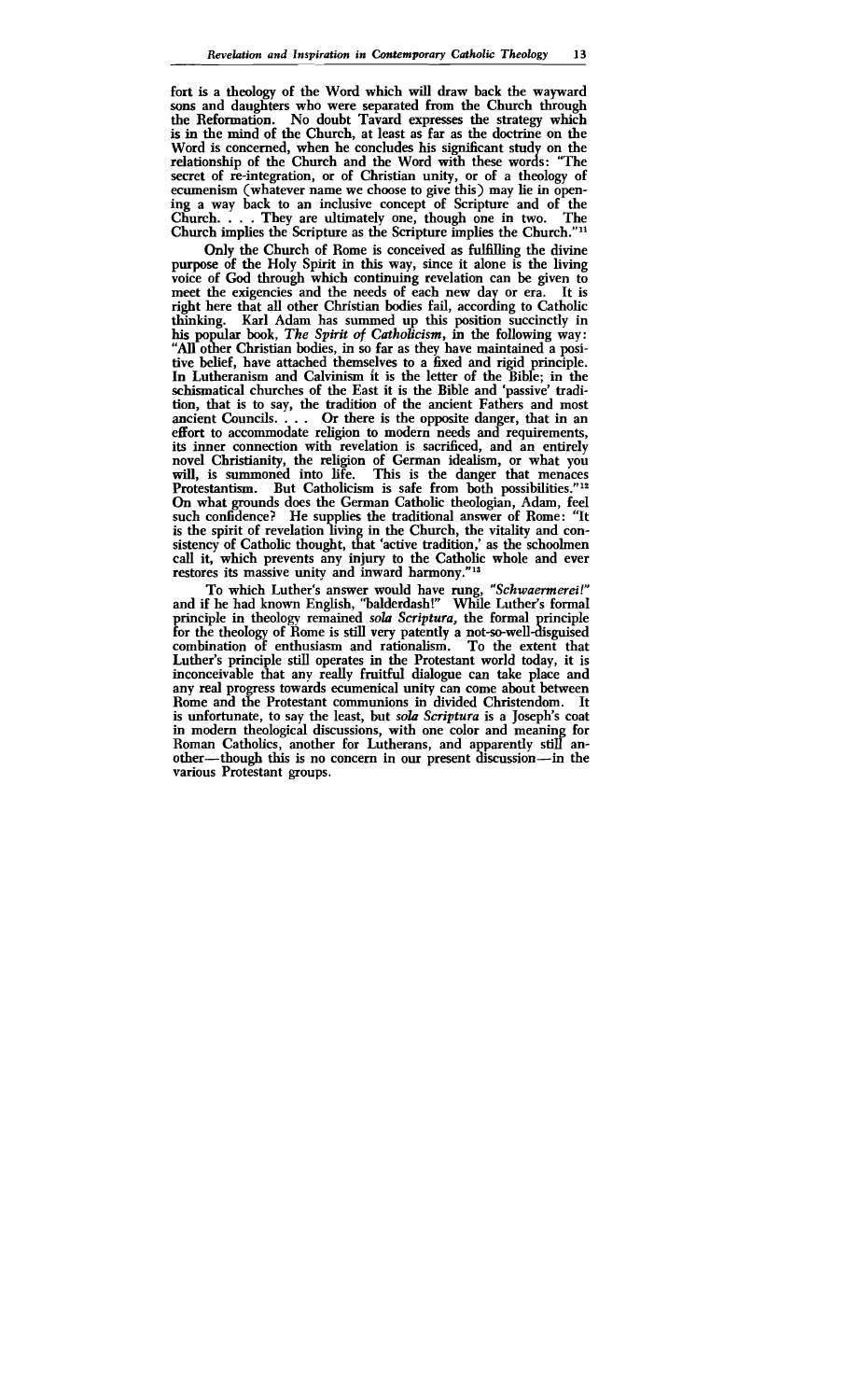In the light of the foregoing, it would appear that optimism over the fruitfulness of Roman Catholic-Protestant dialogue is unfounded. While the Church of Rome has continued to support the inspired character of the Holy Scriptures, it has at the same time yielded not an inch in its position on the inspired nature of the living tradition in the Church. This has forced the Church's theologians into the difficult task of attempting to show that these are not two different sources of revelation, equally complete and equally authoritative, and to present cogent reasoning for the need of the one, if the other is a totally adequate source of knowing the whole counsel of God for His Church. Scholars like Carl Rahner have recognized the fearful dilemma which is set up within the Church when in defense of the infallible teaching office of the Church it is claimed that the Church could get along without the inspired Scriptures. Like Tavard, he contends that the Council of Trent set up no such dilemma by its decrees, though later post-Tridentine theologians did.<sup>14</sup>

#### Inspiration and Canonicity

As far as Rome and the inspiration of Scripture are concerned, Rahner's views may perhaps serve as typical and representative of contemporary Catholic writing and thinking on the subject. In his monograph, Inspiration in the *Bible,* he states: 'We assume the acceptance of the traditional concept of inspiration. . . . The Scriptures have God as their author: He is the 'author' in the literary sense of the word, because He inspired the Scriptures. This insense of the word, because He inspired the Scriptures. spiration does not consist of the fact that the Scriptures have been accepted as canonical by the Church, nor that they interpret free from error the revelation of God. It would be more true to say that inspiration consists in the fact that God supernaturally illuminates the human author in the perception of the content and of the essen**tiaI** plan of the book, and moves him to write freely on all and only that which God wants to be written."15

This statement carefully reproduces what Pope Pius XII, in his encyclical letter on the promotion of biblical studies, Divino Afflante Spiritu, had declared in 1943: "Inspired by the Divine Spirit, the Sacred Writers composed those books, which God, in His paternal charity towards the human race designed to bestow on them. . . . This heaven-sent treasure Holy Church considers as the most precious source of doctrine on faith and morals. time the Vatican Council, with the object of condemning false doctrines regarding inspiration, declared that these same books were to be regarded by the Church as sacred and canonical, 'not because, having been composed by human industry, they were afterwards approved by her authority, nor merely because they contain revelation without error, but because, having been written under the inspiration of the Holy Spirit, they have God for their author, and as such were handed down to the Church herself."<sup>16</sup>

Higher criticism, entering into the Biblical arena, shook not only naive Biblical scholarship among some Protestants but also **dis-**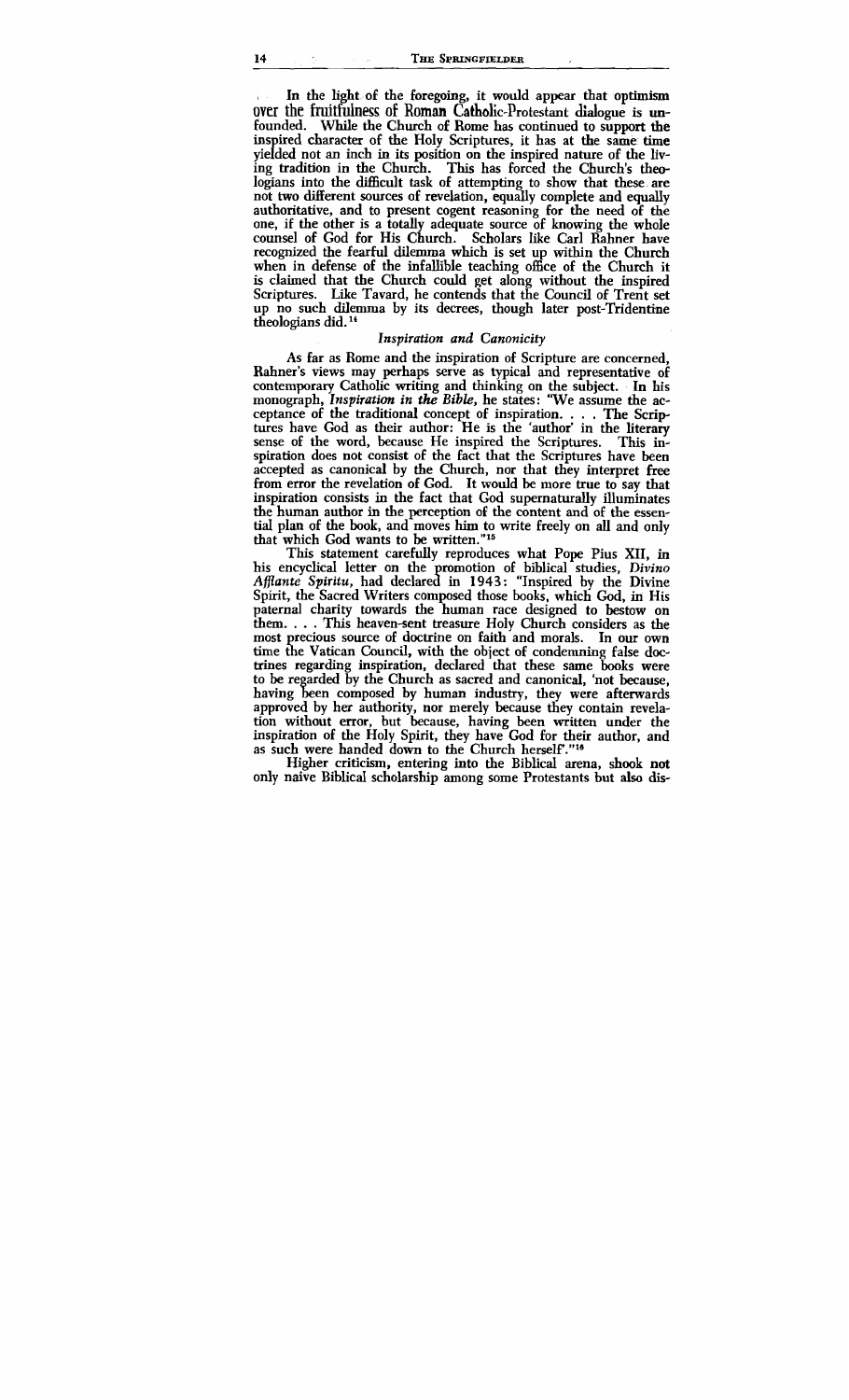turbed the doctrinal tranquillity of the Church of Rome. Doctrines **such** as the inspiration of Scripture, appeared to cry loudly for renewed study and appraisal, and, to some extent, for recasting and new formulation. "The Holy Book lost that halo of absolute and new formulation. "The Holy Book lost that halo of absolute and undisputed truth in all matters which its isolation secured for it formerly."<sup>17</sup> As the human aspects of the Bible came to be emphasized, apparently a few Romanists, too, were inclined to think of the Bible as inspired to the extent and in the way that other books or poems are sometimes spoken of as inspired. Others, less willing to vield to liberalism's rejection of all divine character, held that the Bible was inspired in the sense that God protected the writers from error as they wrote their material. Still others viewed the Bible as a human product which the Holy Spirit took over and gave a kind of divine approval.

There were also those who adopted the view that inspiration of the Sacred text must be limited to matters of faith and morality. Obviously, the Church of Rome did not escape completely the impact of liberalism.

In the Encyclical *Providentissimus Deus* of the scholarly Pope Leo XIII, the Church of Rome met the challenges of the new scientific inquiry by recognizing the human side of Scripture's origin, but by underscoring again, even to the extent of repeating the term "dictation," that the Scripture in all its parts must be accepted as divinely given. In this encyclical Leo reiterated what was conceived to be the historic position of the Church: "It matters not at all that the Holy Spirit took men as instruments for the writing, as if anything false might have slipped, not indeed from the first Author, but from the inspired writers. For, by supernatural power He so roused and moved them to write, He stood so near them, that they rightly grayd in mind all those things, and those only, which He Himself ordered, and willed faithfully to write them down, and expressed them properly with infallible truth; otherwise, He Himself could not be the author of all Sacred Scripture."18

#### *The Psychological Problem*

The Church of Rome, however, has not been unaware of the psychological problem involved in the doctrine of inspiration. Its theologians have thus held that with the positive supernatural **influx**  of the Holy Spirit, the chief cause behind the phenomenon, the human elements also must be seen in proper relationship.

Catholic teaching is well summed up by the authors of *Guide*  to the Bible in this statement: "Under the supremely efficacious numan elements also must be seen in proper relationship.<br>Catholic teaching is well summed up by the authors of *Guide*<br>to the Bible in this statement: "Under the supremely efficacious<br>impulse of the Spirit, the inspired ma say, and write what Gods wills and as God wills; in that sense he is truly an instrument more strictly than when he acts of himself according to the natural order of things. But, on the other hand, the power that moves **him** is so delicate in exercising its mastery that not only is the man not diminished, but rather he is raised higher, he thinks better, he wills more strongly, in short, he carries out his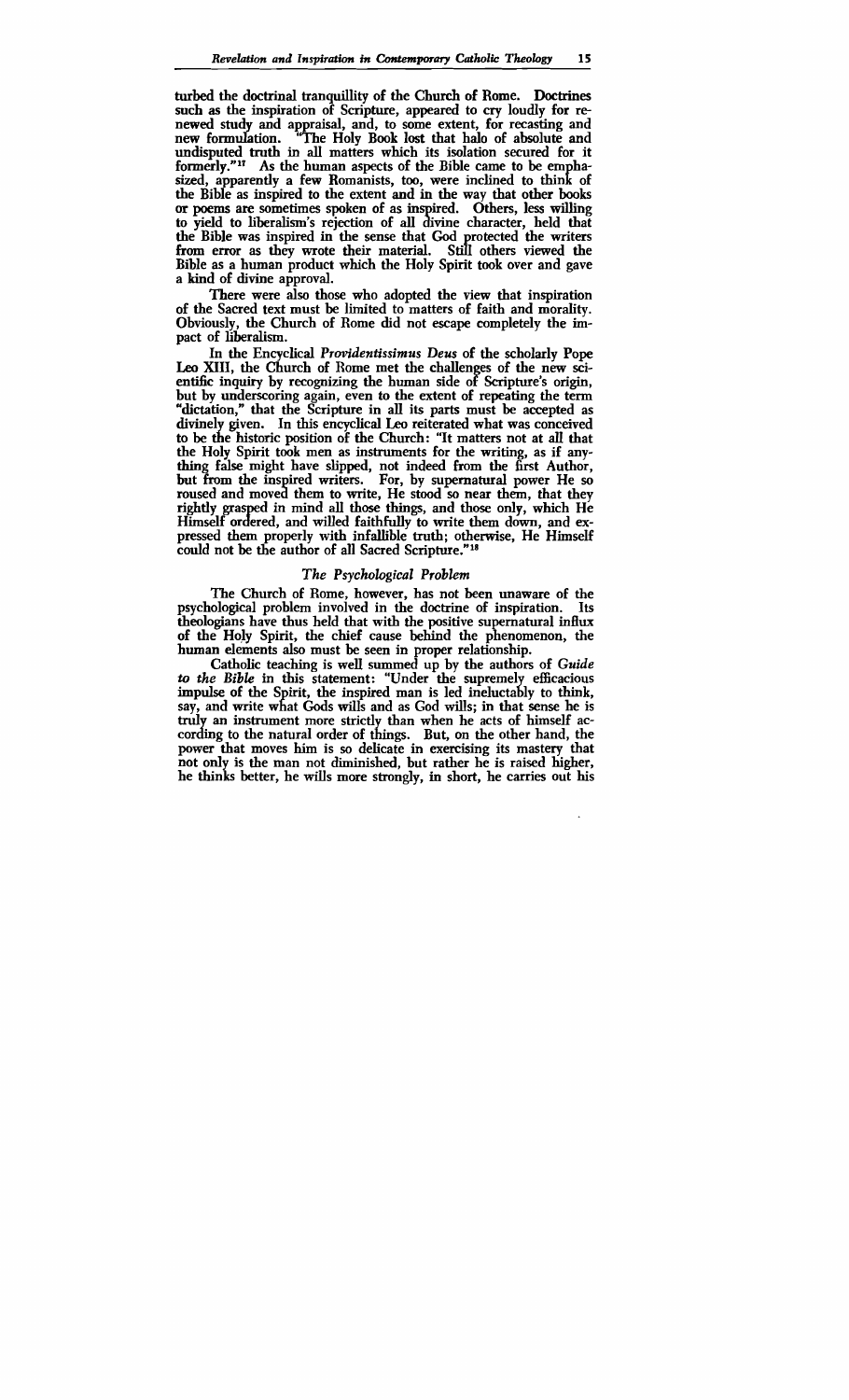work with a freedom so respected and **so** complete that **he may** not be conscious of being guided by an almighty hand. In **this** sense, he is an instrument of a very special kind, proper to his nature as a thinking man, quite different from the material pen held by the writers."<sup>19</sup>

With the inspiration of the writers comes the question that pertains to the product itself. How much of it was inspired and how much not? Did divine inspiration extend "only to those parts of the Bible that treat of God or of moral and religious matters?" This is a matter which Pius XI1 in his Encyclical Letter *Humani Generis* labeled as "already often condemned."<sup>20</sup> In Catholic circles, therefore, those are termed "timid souls"<sup>21</sup> who would attempt to restrict the charism of inspiration only to those parts of Scripture which have significance for faith and morals. They do so, comes which have significance for faith and morals. the answer, because they do not understand the difference between revelation and inspiration. Inspiration covers all matters, also those where no teaching of truth is specially revealed. Accordingly, the Church of Rome has regularly opposed any kind of restriction on inspiration, contending that Scripture in its entirety and in all its parts is the inspired Word of God. Only one qualification is usually made as far as inspiration goes, namely, that it "does not mean that Scripture enjoys this charism always in the same degree."<sup>22</sup>

This latter, "degrees of inspiration," is an interesting twist to the subject of inspiration in Roman Catholic theology today. For one thing, it enables theologians to include under the charism of inspiration—but in varying degrees—the sundry writers, redactors, and editors who were required for bringing the books of the Scripture to their final state of completion, in which then they were received by the Church. It is argued, however, that the various versions into which Holy Writ has been cast cannot be considered to be under the same charism of inspiration as the originals themselves. But this, in turn, is not to be understood as ruling out an official version like the Vulgate which, by virtue of its acceptance by the Church, has a unique authority and substantial authenticity above other translations.

#### *"Sensus pknior"*

Another topic of considerable importance in Roman theological circles today is the so-called *sensus pknior* of Scripture, according to which the subtler insights of the Bible, the deeper and fuller meaning intended by **God,** are held to be within the reach only of the devout interpreter who is equipped with fitting linguistic and textual skills. Because the casual reader of the Word lacks this equipment, he also misses the profounder nuances which the Scripture contains.

The fact that the *Heilsgeschichte* can be missed or ignored by the casual or indifferent reader of Holy Writ is, of course, no new discovery. Responsible Roman theologians, however, are cautious about pressing the *sensus plenior* theory for Scripture too far, lest the implication seem to be that the Holy Spirit reserves the fuller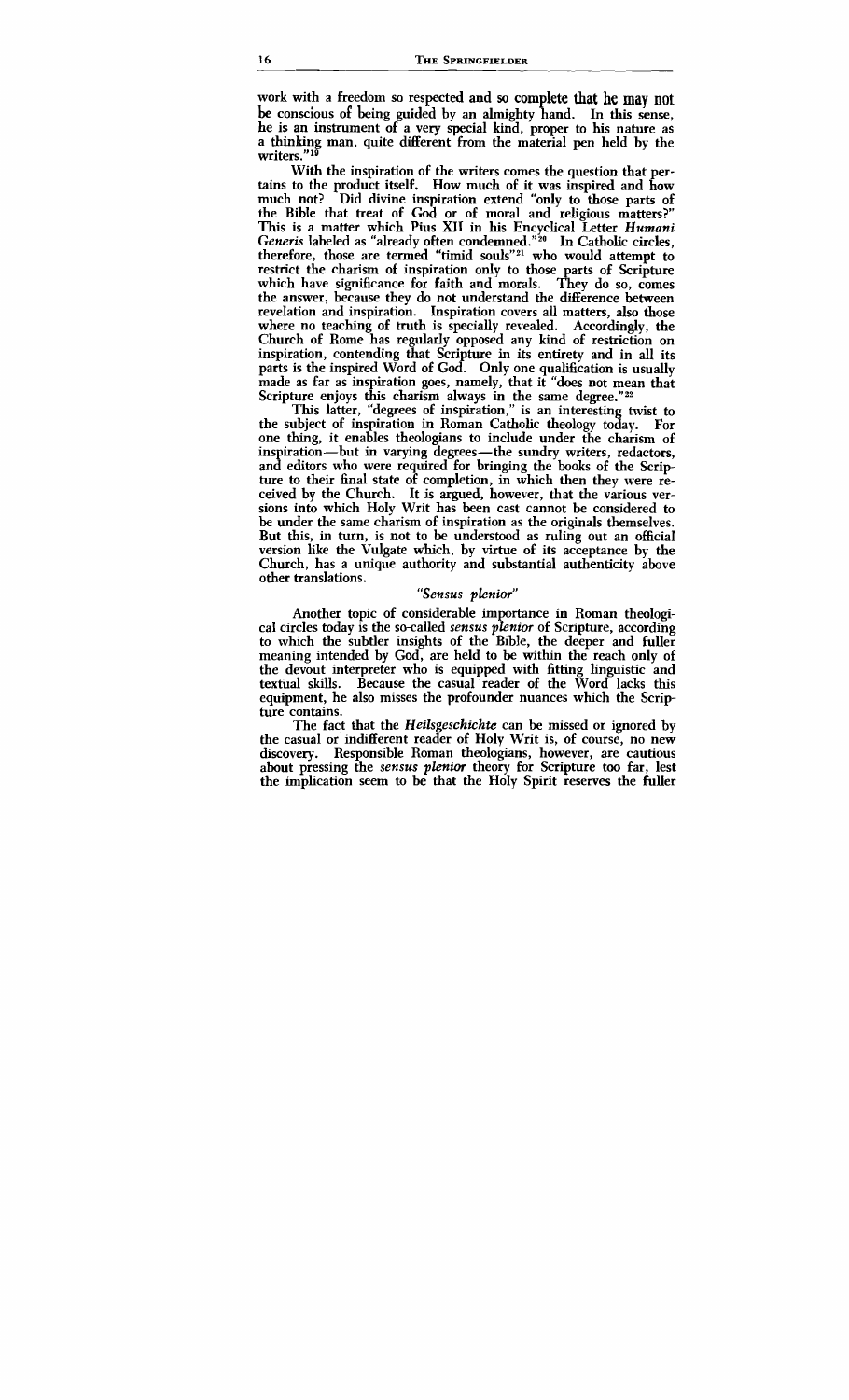understanding of the Word for those to whom a kind of auxiliary inspiration is given. This would mean that the charism of inspiration extended over the mind of the reader of Holy Writ as well as the writer. Undoubtedly the Encyclical Letter of Pius XII. Humani Undoubtedly the Encyclical Letter of Pius XII, *Humani Generis,* has helped to bridle attempts on **the** part of Roman theologians to press too far the distinction between a human and a divine—hence deeper—sense of the Scriptures. In the same context with his rejection of the idea that inspiration and inerrancy extend only to moral and religious matters, Pope Pius stated **his**  Church's position on this subject: "They even wrongfully speak of a human sense of the Scriptures, beneath which a divine sense, which they say is the only infallible meaning, lies hidden."<sup>23</sup> Curiously, it is not chiefly his concern that the meaning of Scripture be thus preserved but the analogy of faith and the tradition of the Church. This is the papal fear: *"They judge the doctrine of the Father and of the Teaching Church by the norm of Holy Scriptures,*  interpreted by the purely human reason of exegetes, *instead* of *explaining Holy Scripture according to the mind of the Church* which Christ our Lord has appointed guardian and interpreter of the whole deposit of divinely revealed truth."4s At this point the spirit of Luther might again be heard crying: This is exactly the "Schwaermerei" that ought to be recognized and condemned by every Christian; the Church claims for itself exactly that which it condemns in individuals, the charism of inspiration; as little as God gave it to individuals in our day, so little did He give it to the Church!

#### *Criterion* for *inspiration*

The criterion for establishing the inspiration of the books of Scripture is another topic of current discussion in Roman theology. It is no surprise that God, who gave His Word supernaturally, is described in contemporary Catholic literature as the God who also chooses to use the Church as His agency for authenticating the inspired books. "This criterion can only be the word of the Church, which proposes that divine revelation to the faith of her children,"25 state the authors of the well written *Guide* to *the Bibb.* 

In summary of the so-called criteria for the inspiration of Scripture Smyth states: "An independent scrutiny of internal criteria always tends to reveal their futility. They cannot furnish conclusive evidence for such operations of the Holy Ghost as inspiration demands. Nor could such a fact be left to individual decision. The inspired books form a part of the *depositum fidei*, whose custodian is the Church. Only an objective, infallible and universal criterion can establish their identity." $26$  This is stated on the grounds that God alone can tell us which books are inspired, even as He alone knows whom He has inspired for the task. God directs the Church to the two available sources, Scripture and Tradition. It is in them alone, Smyth avers, that the criterion of inspiration must be sought.

Smyth is frank to admit that "it is independently maintained that the canonization of **all** the extant writings of the Apostles was not due to the fact that their apostolic origin guaranteed their inspira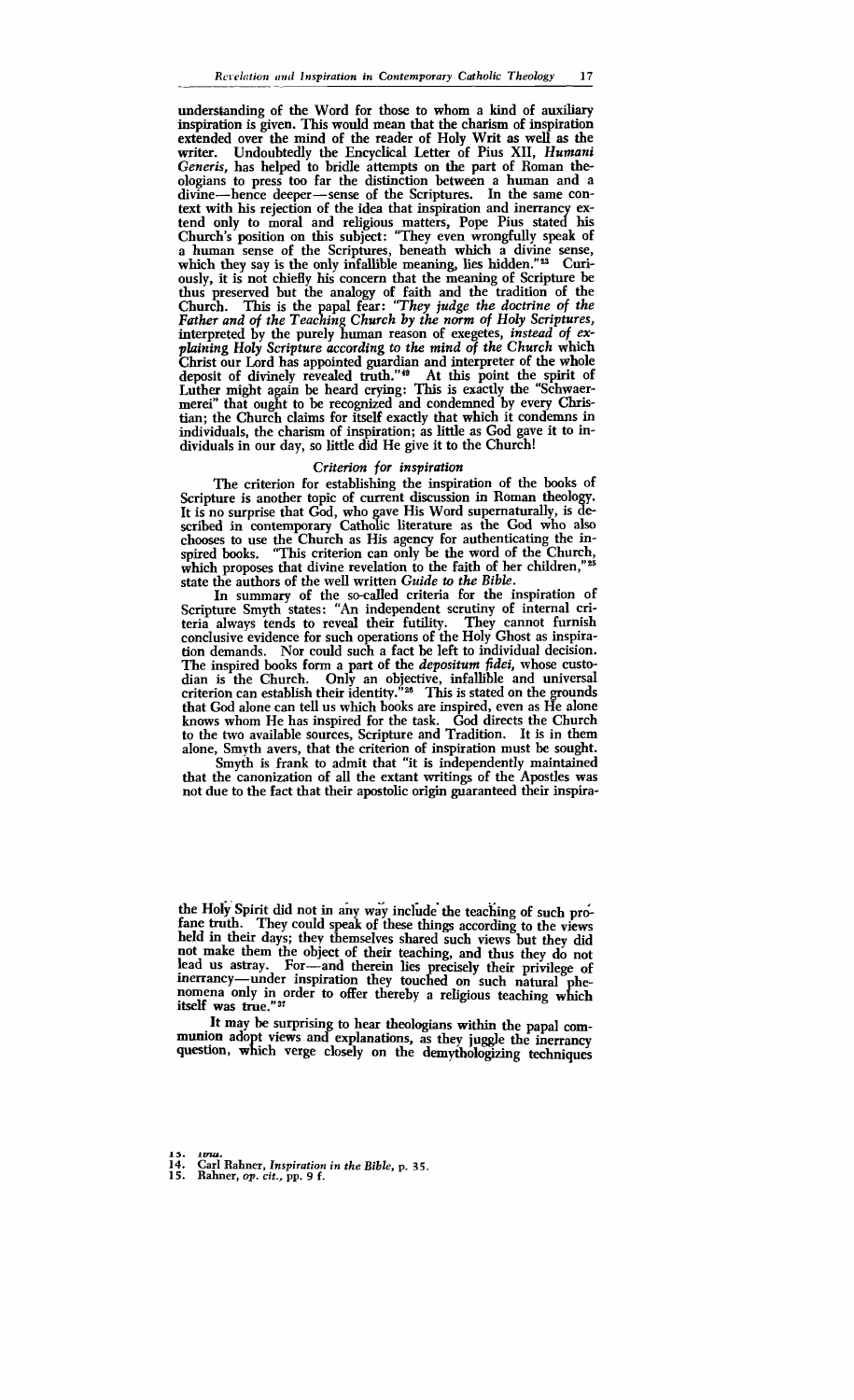tion, but to the divine testimony of tradition concerning each par-<br>ticular book."<sup>27</sup> Apparently many who have spoken strongly for apostolicity as the criterion of inspiration have commonly associated with this the idea that in the early church the above was true by divine action through the Church.

That there is considerable latitude permitted to Catholic theologians on the subject of the criterion of inspiration Smyth shows by this statement: "A number of Catholic authors are firmly opposed to apostolic authorship as a positive criterion of inspiration. They to apostolic authorship as a positive criterion of inspiration. not merely affirm tradition to be the only adequate and universal criterion of inspired writing, but the only criterion at all, apart from scriptural warrant for certain books."28<sup>2</sup> At the same time, Smyth believes that to rule out apostolicity entirely as a positive criterion of inspiration is carrying the argument too far. While he does not discount the importance of the appeal to tradition, he also claims. "The above appeals to early tradition, upon which much weight is justly laid, still leave obscure the precise criterion on which that tradition had in the first place accepted the books as inspiredwhether upon a distinct divine attestation of each book, or by the whether upon a distinct divine attestation of each book, or by the<br>application of a revealed criterion, such as apostolicity."<sup>29</sup> Smyth<br>then summarizes his brief in behalf of apostolicity as a positive fac-<br>tor in determi then summarizes his brief in behalf of apostolicity as a positive factor in determining inspiration for the books by stating: "I would say that neither tradition nor the nature of inspiration can be directly invoked against its validity. The criterion must be judged on its own merits. . . . "<sup>30</sup>

The amazing thing in Smyth's scholarly presentation, or prehaps not **so** amazing when one recalls that he is a dutiful theologian who respects the pretensions of his church, is that after stating a rather strong case for the criterion of apostolicity he meekly brings his explorations back into the accustomed pathways and says: "The only universal, infalIible, and objective criterion is tradition. Herein all Catholics agree, and, as I think, without prejudice to their further explanation how the Church in the first place arrived at certainty concerning the inspiration of these books, provided, of course, that the explanation rests ultimately on revelation."<sup>31</sup> Whatever value research in the Biblical area might have for the Catholic scholar, also in such a primary matter as apostolic authorship, it obviously can never supersede or challenge the primacy of the Church's authority. Catholic theologians are bound to carry on their scholarly pursuits within the prescribed limits of the principle expressed in this statement: "They may themselves examine the historical origin of the sacred books and discuss critically the genuiness of some of them. But in order to know if such a text or such a form of the text belongs to inspired Scripture, they can only submissively rely upon the sovereign judgment of the Church." $^{32}$ 

#### *Scripture and Inerrancy*

The case for inerrancy of Scripture is not much different. **Gen**erally it will be found that Catholic theologians concur in defending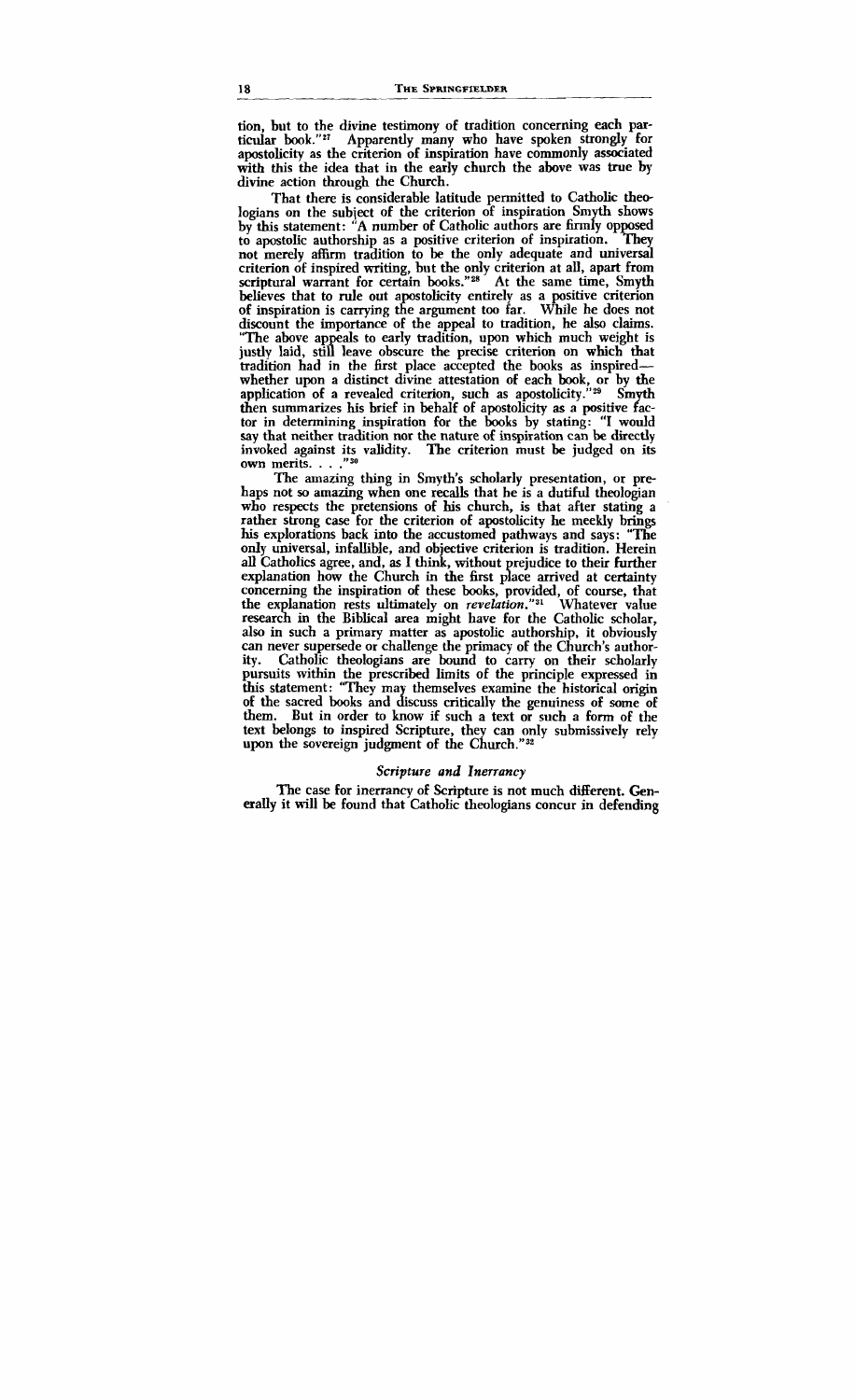the view that the Scriptures are without error. Thus Pius **XI1** in the Papal Encyclical *Divino* **AfPante** *Spiritu* drew the following significant analogy: "For as the substantial Word of God became like to men in all things, 'except sin,' so the words of God, expressed in human language, are made like to human speech in every respect, except error."<sup>33</sup> And Karl Adam, seeking to express the faith of each Catholic adherent, says of him with regard to his attitude toward Scripture: "Certainly he regards the Bible as a sacred book, written by the hand of God and therefore unerring in all its parts."<sup>34</sup> At the same time the *ecclesia docens* reserves for itself the right to interpret this inerrancy in keeping with its teaching authority, **this**  being tantamount to an infallible judgment. As a matter of fact the Church is conceived to be the divine vehicle through which the incomplete revelation contained in the Bible is completed.

Pius XI1 urged his theologians to avoid seeking security in the *status quo,* especially in closing the door to new discoveries by the adoption of definite solutions to certain problems or questions, advising rather that they "should abhor that intemperate zeal which imagines that whatever is new should for that very reason be opposed or suspected."<sup>35</sup>

The tendency among recent Catholic theologians has been to become more daring in their espousal of some of higher criticism's attitudes and contentions. The Scripture's inerrancy is a case in point. The term has come to be modified and qualified in an effort<br>to gain a kind of scientific respectability for Biblical theology. A to gain a kind of scientific respectability for Biblical theology. A statement like the following exemplifies this new tack in Roman Catholic teaching on the subject of Scriptural inerrancy: "Inerrancy is guaranteed by inspiration when truth is at stake, but inerrancy is not always involved, because truth is not always at stake."<sup>36</sup> This maneuver in Biblical interpretation is very similar to that which has characterized Protestant theology under the influence of liberalism. On **difEcult** questions in the area of reconciliation between science and the Biblical account, such as the creation story in the first chapters of *Genesis,* it is now commonly held within the Church of Rome, that the ancient writers employed thought-forms and concepts which were adequate for their day but are no longer so. "The sacred were adequate for their day but are no longer so. writers did not speak of the structure of the universe with scientific accuracy, for the essentially religious purpose assigned to them by the Holy Spirit did not in any way incIude the teaching of such profane truth. They could speak of these things according to the views held in their days; they themselves shared such views but they did not make them the object of their teaching, and thus they do not lead us astray. For-and therein lies precisely their privilege of inerrancy-under inspiration they touched on such natural phenomena only in order to offer thereby a religious teaching which itself **was** true."37

It may be surprising to hear theologians within the papal communion adopt views and explanations, as they juggle the inerrancy question, which verge closely on the demythologizing techniques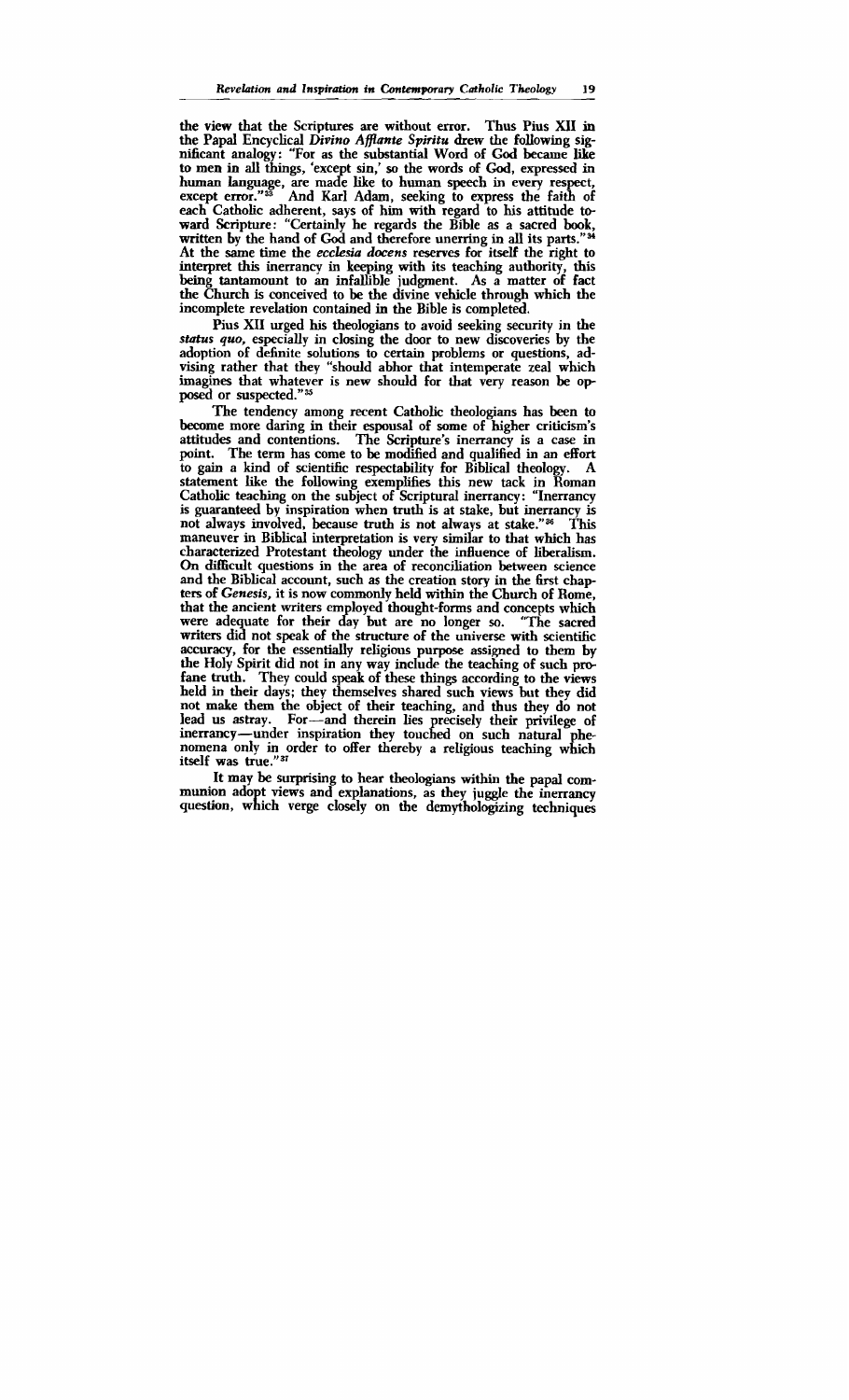applied by many Protestant scholars to Scripture. But these Catholic scholars have apparently taken their cue and encouragement from the papal encyclicals which in recent years have given approval to renewed study and scholarship in the Biblical field. Thus the authors of the *Guide* to *the* **Bible** refer to a key phrase in Pope Leo XIII's *Encyclical Providentissimus* to show that some things in Scrip-<br>ture must be understood in terms of the language of that day which was based on "what seems apparent to the senses."<sup>38</sup> This, the same writers explain, does not imply that the Biblical writer is unconcerned with historical facts, but his concern is merely "with knowing and relating the fact only to the extent that it belongs to the spiritual content which alone is of value to him."<sup>39</sup> On this basis, therefore, and on the grounds that the Bible was not intended to be "a work of scientific history," Roman theologians find it possible to reject certain features of the creation account while preserving intact the truth that God is the Creator, albeit through a process of evolution.

#### Sliding-scale "Inerrancy"

So-called errors in the Biblical books are disposed of in much the same way. Following the lead of the Biblical Commission, theologians in the Church of Rome distinguish today between such terms as "assert," and "suggest," each of which expresses a lesser degree of affirmation, and apply this as a kind of slide-rule to certain things in Scripture. ''The charism of inspiration," runs the argument concerning the Biblical author, "does not enlighten all his thoughts and does not correct all errors to the point of conferring omniscience; it enlightens him to make him write this or that book, intended for this or that actual purpose, and guarantees his knowledge only to the extent that this mattes directly to his purpose. Hence he will continue to entertain on many points the erroneous notions of his natural knowledge, and it may well be, it will even happen necessarily, that such errors will show through in many a passage of his book; yet they will not damage his teaching of truth because such errors do not belong to his formal teaching, but constitute its material accompaniment about which he does not commit himself as an author and about which God likewise does not pledge authority.<br>There may be in the Sacred Book many true affirmations which do not fall under the privilege of inerrancy because they are not taught. They are inspired because they play their part in the work as a whole which God causes to be written; but they are not inerrant, because that part is subordinate and is not necessarily bound up with the essential message which is the proper object to the teaching of the **book."m** 

To observers from the outside it would appear that Roman theologians have departed from the Church's traditional teaching on the inspired Scriptures as an inerrant Word and have yielded to the pressures of other disciplines in their defmitions of truth. Traditionally the osition of Rome has been expressed like this: "No point has been affirmed more definitely and clearly by Tradition than the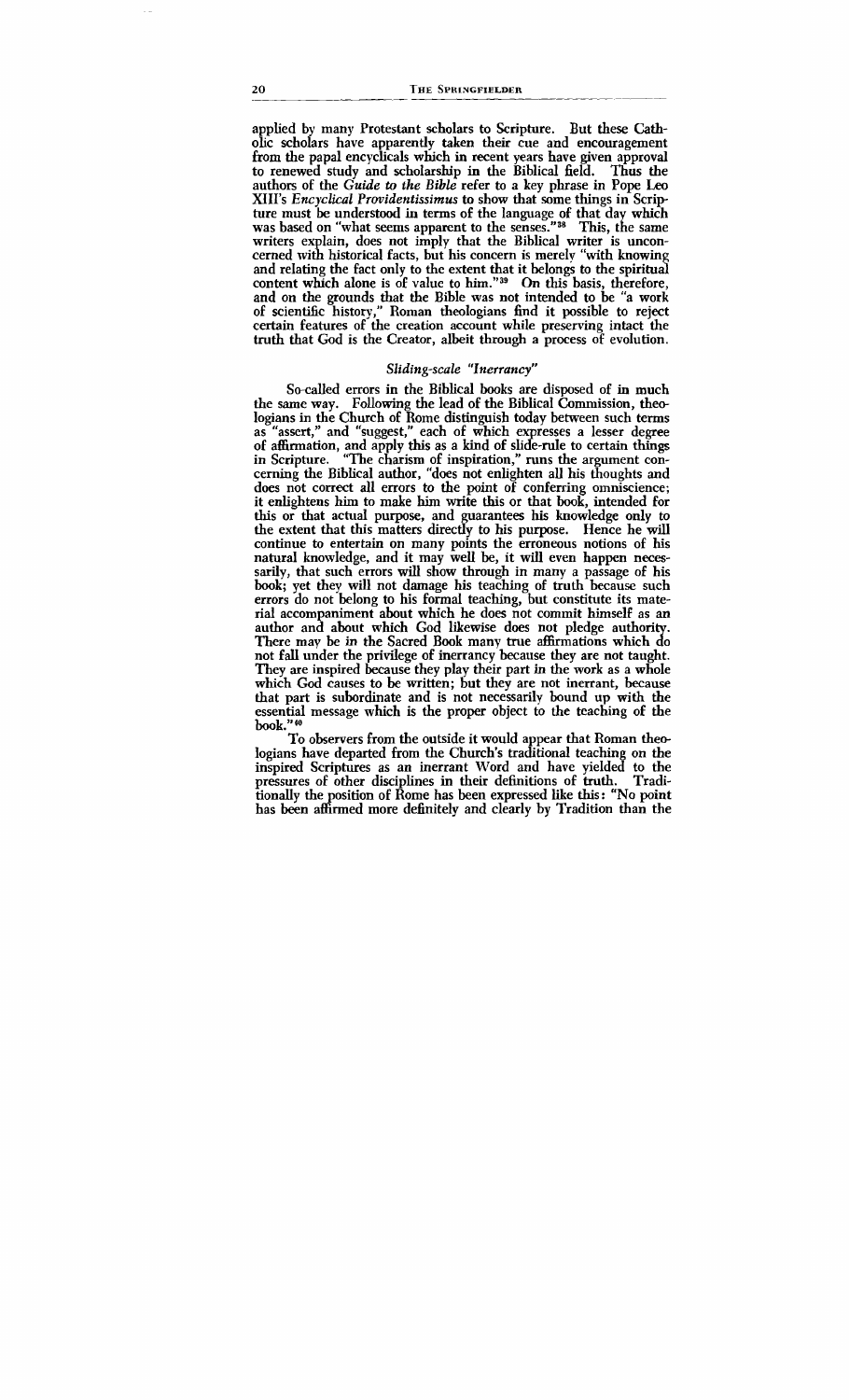inerrancy of the Sacred Scriptures." The same writer goes on to add: "There is no actual, formal error in the Bible; it is impossible for error to exist in the Bible."<sup>41</sup> While the author of this statement. John **P.** Weisengoff, appears to defend forthrightly Rome's teaching on inerrancy against all comers, it is **also** plain that he has qualified the matter of inerrancy by the introduction of the phrase, "no *formal* error." The issue then becomes a semantic question, revolving on John P. Weisengoff, appears to defend forthrightly Rome's teaching<br>on inerrancy against all comers, it is also plain that he has qualified<br>the matter of inerrancy by the introduction of the phrase, "no *formal*<br>error." The the Church settle on a simple and categorical definition of the terms? This is the nub of the problem for the Roman Church, it would seem. Weisengoff speaks to this concern and need for clarification of terms on the subject of inspiration and inerrancy: "The point that needs definition is the phrase 'formal error'. This may be called the **Biblical question.** It is the most difficult and delicate part of the study of the doctrine of inspiration."<sup>42</sup> To his way of thinking the issue will not be soon resolved but **"will** take centuries for the Church and ecclesiastical science to settle."<sup>43</sup>

While the Church of Rome has shown itself to be extremely flexible in entertaining divergent views among its theologians, allowing them to seek for new modes and expressions in keeping the Church's dogma relevant to each new day, it will never allow any new thought to disturb its position of authority nor the solidarity and unity of its membership.

The constant and abiding principle on which Rome lives and has its being is the final supremacy of the Church, which is the living voice of God for this day. In view of this, the significance of the Bible as God's inspired revelation to the world pales into secondary and subordinate position. Rome cannot be expected to leave the moorings which it set deeply at Trent. It is not that Rome has no concern for the Bible, that it has not in ages past done much to preserve its text and amass a treasury of testimony in its behalf. But the fact is, "despite **its** massiveness, it suffers from certain defects which render inarticulate what the Bible has to say to us, and fuses it too simply with what the Church says. It is not the Roman view that can be recommended to men whose interest in the Bible has been newly stirred." **<sup>44</sup>**

#### **NOTES**

- 
- 
- 1. Karl Adam, The Spirit of Catholicism, p. 142.<br>2. Karl Adam, The Spirit of Catholicism, p. 155.<br>3. Geo. H. Tavard, Holy Writ or Holy Church, p. 7.
- **4.** *Ibid.,* **p. 23.**
- *5. Ibid.,* **p. 24.**
- *6. Ibid.,* **p. 41.**
- *7. Ibid.,* **p. 54.** (Tavard here **quotes d'AiUy.)** . *8. Ibid.,* **p. 80.** 
	-
- *9. lbid.,* **p.** *88.*
- **10.** *Ibid.*
- **11.** *Ibid.,* **p. 246.**
- **12.** Adam, *op. cit.,* p. *159.*
- **13.** *Ibid.*
- **14.** *Carl* Rahner, *Inspiration in the Bible, p. 35.*
- **15.** Rahner, *op,* **cit., pp. 9 f.**